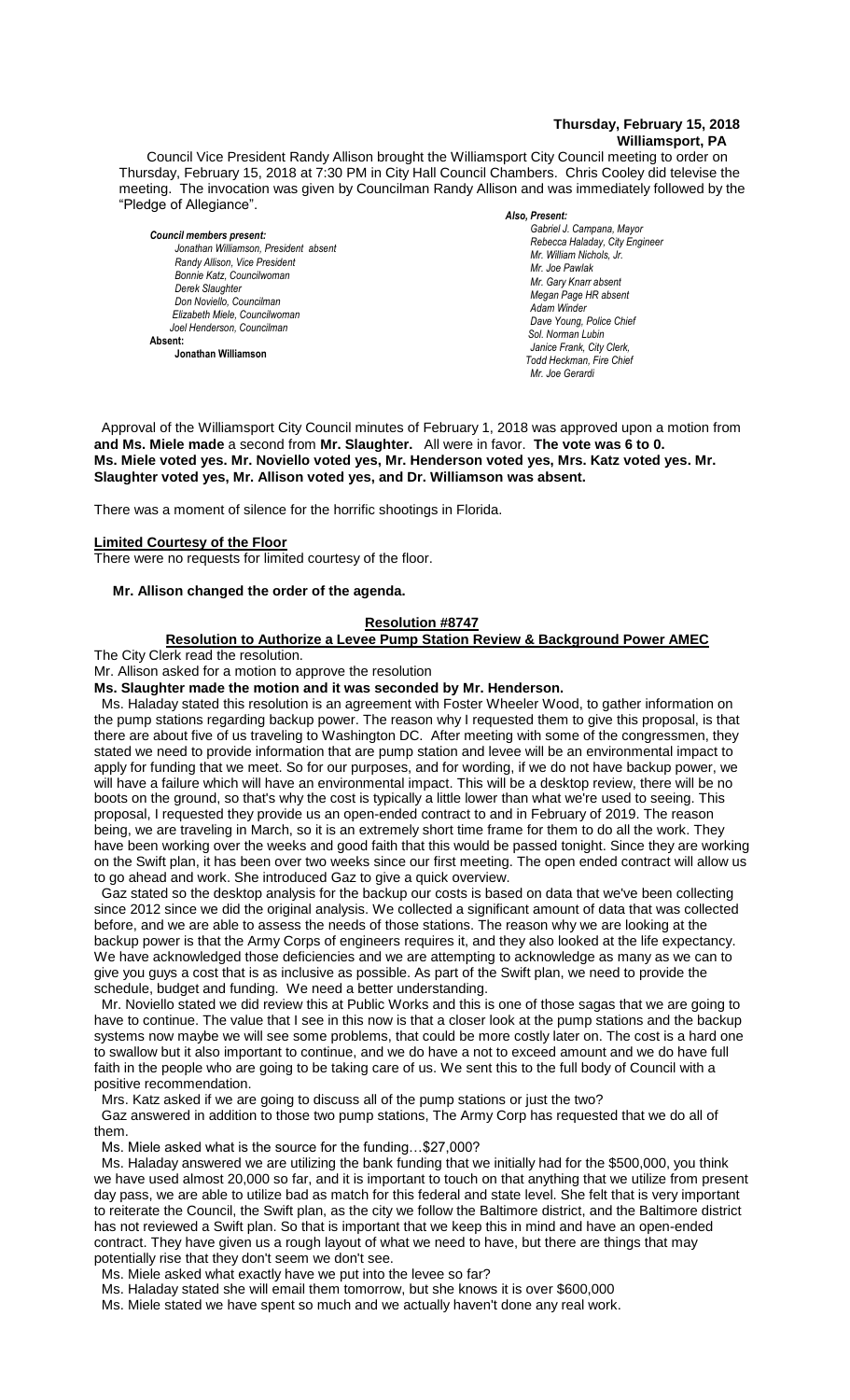### *CITY COUNCIL MEETING MINUTES OF FEBRUARY 15, 2018*

 Gaz, stated one of the deficiencies was certain testing on some of the electrical systems, and that was a deficiency that gave us and on acceptable rating by the Army Corps. She believes that testing was completed, and they have started the relief well contract.

Ms. Haladay stated we also replaced gates and she is working on signage.

 Ms. Miele stated so we are taking care of some of the issues and some of the minor things. What do we anticipate having to spend on further studies? She stated that a lot of money is spent on studies and providing reports.

 Ms. Haladay, stated sometimes it takes money to get money and at this point, if we are over \$600,000 were going have to talk about another hundred \$50,000, that is still not even \$1 million and we are searching for \$10 million. She stated she wants to start looking into completing the rest of the designs to complete the levee, and then we can take that to the Army Corps and say we've already done this much work, this is essentially why you should give us funding. Once we receive the funding, we can begin construction immediately.

Ms. Miele wanted to establish that we have to spend  $\frac{1}{2}$  billion bucks to get us 10 million bucks.

 Gaz answered, there is some value in desktop analysis because it helps to get a broad perspective of what is happening, both from FEMA and the Army Corp and in things that we would see only by the begin. In the long term it is hard to say what exactly what we would need in the future and that's why there is an open-ended contract.

 Ms. Miele asked all this data and all the work, can we hang onto that and will that prove useful to us once the work has been done? She does not want to wind up in a position that we are a doubt, the fact that we have ignored the levee for 50 or 60 years, so she wanted to make sure that everything we find out is valuable.

Ms. Haladay answered it seems like all the data compiled was not good enough, but we went back to look at that, after the construction has begun, I want to start looking for more funding, and more plans to maintain the system that we have. And that is a potential that maybe we don't get the funding, and we can utilize more grants.

 Mr. Slaughter asked about a feasibility study, and so once we review this, are we going to be feasible study?

 Gaz answered said the reason why this is not enough to actually decide if you can go ahead in making these repairs is because we don't have boots on the ground, and we don't have a current assessment that we can rely on in order to make that decision. So we cannot say that it is feasible to increase capacity here, or if the power is conducive to that, that is something that does need to be looked at but in the time frame we were given it does not seem feasible to look at that.

 Mr. Slaughter stated so worst case scenario, because you don't have boots on the ground, would not be feasible at all?

 Gaz answered the data that we are using, we have information on each of the pump motors and what they require, so we are trying to get as close as we can to establish a feasible cost that is not outlandish. But at the same time you walk into a pump station and you see that the walls are all cracking, and maybe the pump needs to be rebuilt. So there would possibly be more involved with rehabilitating a pump station. There was discussion about a rough estimate, and it was then said that it would be more of a case-by-case basis. The preferred approach was to just do boots on the ground, but because of the schedule it did not seem possible.

Mr. Slaughter asked why are we so rushed?

 Ms. Haladay answered we needed information to go into DC and we need more of a conceptual cost estimate rather than line item by line item, and she has noted of the deadline but she did not know for this study, until we ultimately got into our workshop.

Mrs. Katz stated she feels she has to clarify, that most of our money that has been spent, has been spent on studies, and with all of the work that the government is needed, is why we have to do all the studies. And even know you are going to Washington, that does not mean that we will get a grant. She wanted to ask if anyone in our own Streets & Parks Dept have knowledge.

 Gaz stated yes, we have talked to your departments and they have been very helpful, we have talked with your electrician, flood control and Steve Mondray and we also have a contact with Leece Electric, so we're trying to use all of your resources that you can give also.

 Mr. Henderson asked Mr. Pawlak how much of our bank funds have we used? \$20,000? Mr. Pawlak answered that is a safe assumption. Since speed is the issue here, and we are given the tools necessary to our lobbyists in order to secure more funding for us. It takes a lot of faith to do this. That's why we have to really dig deep and tried to justify borrowing, and that is what we are doing. We have authorized the borrowing for this and if we didn't use it now, we would have the option to use it for something else. Mr. Henderson stated this is a necessary evil.

 Ms. Miele stated we went into debt to satisfy our levee obligations. Regardless, every time we make a decision on the levee we are responsible for our fiscal responsibility.

Mr. Slaughter asked for more information on the open-ended contract.

 Ms. Haladay answered the reason why we have this it is only open-ended until Feb. 2019 because the Swift plan is due at that time. For example we could start sooner with this contract.

 Mr. Allison stated he believes it is an act of faith and we desperately need to do this and he thanked them for All the hard work and stated again this is something we have to do. We haven't have the levee checked for over 40 years and sometime down the line, it may happen again and we need to make sure that we are ready for the next time it happens.

 Ms. Haladay continued to explain about the conversions to meet FEMA standards and she is going to talk to them about that mandate and how that works with the findings. So shouldn't they be responsible, and the same issue with the Army Corp. We are trying to eliminate as many costs as we can. Mr. Allison asked for a vote on the resolution.

**The resolution was carried with six yes roll call votes. The vote was 6 to 0.**

**Ms. Miele voted yes, Mr. Noviello voted yes, Mr. Henderson voted yes, Mrs. Katz voted yes, Mr. Slaughter voted yes, Mr. Allison voted yes and Dr. Williamson was absent.** Appointment

#### **Brandon Park/Shade Tree Commission**

Lee Freedman, 710 Market St, Williamsport is appointed to 5-year term commencing 2/15/18 & ending 2/15/19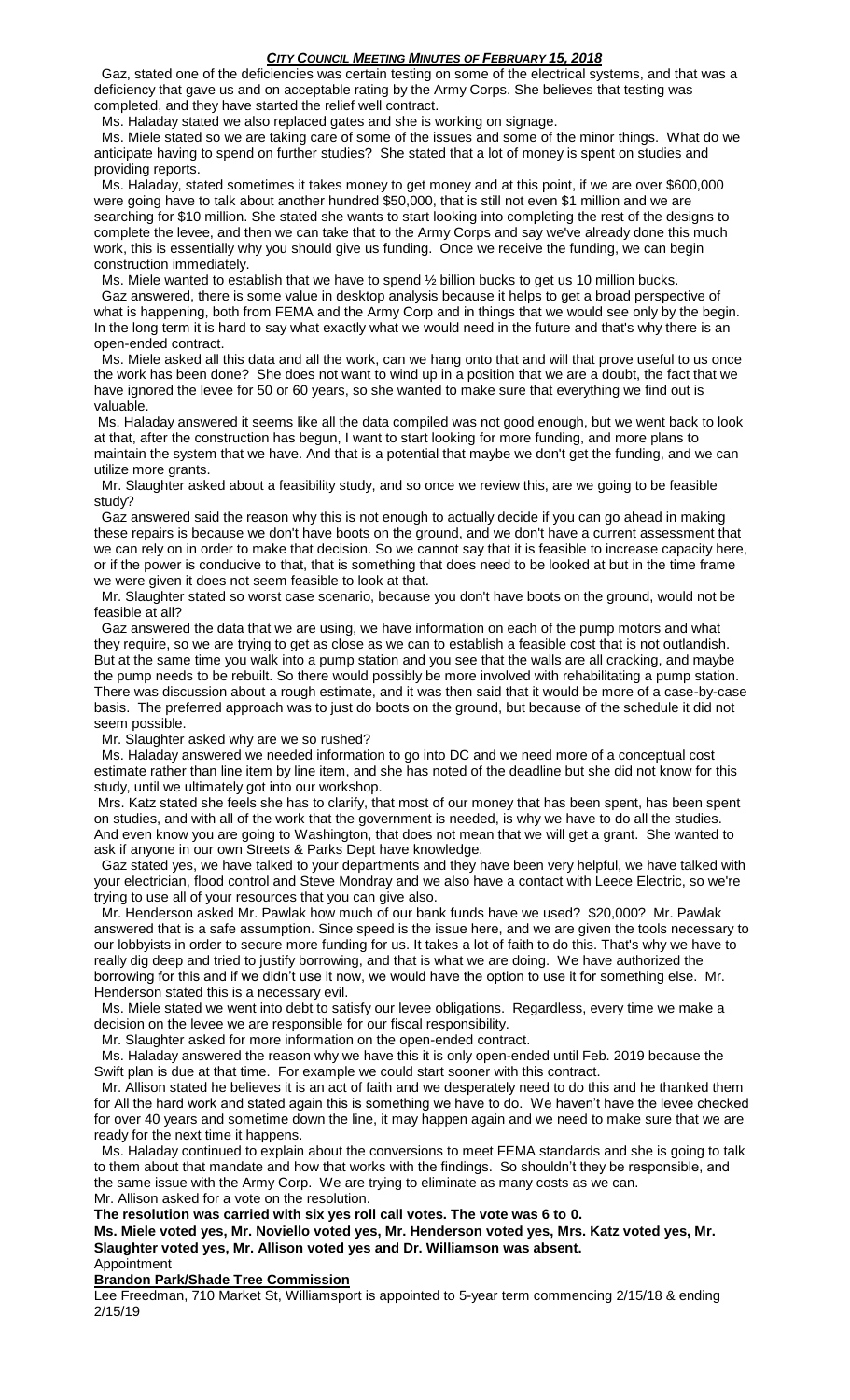# *CITY COUNCIL MEETING MINUTES OF FEBRUARY 15, 2018*

Mayor Campana stated this is a gentleman who was interviewed by the Public Works committee this past week. His appointment is for the Brandon Park commission and the Shade Tree commission. He is a resident of the city and lives on Market Street and has been involved in forestry for over 40 years and also landscaping. I'm sure he's going to do a nice job.

Mr. Allison asked for a motion on the appointment.

### **Mrs. Katz made the motion and it was seconded by Ms. Miele.**

 Mr. Noviello stated in Public Works, we had the opportunity to meet with Mr. Friedman. He presented his credentials which were substantial enough and his decision-making will serve the commission very well. We did pass this to the full body of Council with a positive recommendation.

Mr. Allison asked for a vote on the appointment.

**The appointment was carried with six yes roll call votes. The vote was 6 to 0.**

**Ms. Miele voted yes, Mr. Noviello voted yes, Mr. Henderson voted yes, Mrs. Katz voted yes, Mr. Slaughter voted yes, Mr. Allison voted yes and Dr. Williamson was absent**

## **Resolution #8745**

# **Resolution Authorizing the Purchase of a 2018 John Deere 5075E Utility Tractor**

The City Clerk read the resolution.

Mr. Allison asked for a motion to approve the resolution.

**Mr. Henderson made the motion and it was seconded by Mr. Noviello.**

 Mr. Adam Winder stated this resolution is to authorize the purchase of a new tractor for the flood control Department. It would be a dual rear wheel tractor, currently our tractor is 2001 and mowing the incline is very difficult. In the past two years, we have put \$10,000 into the old one for repair. In 2001 we paid \$40,000 for the current tractor and we are getting almost half of our money back. It is a definite needed asset and used for multiple purposes. It was reviewed by the Public Works committee.

 Mr. Noviello stated equipment tends to run its course after so much time. This equipment is pretty old and it necessary and we use it a lot. So Public Works sent this to the full body Council with a positive recommendation.

Mr. Allison asked for a vote on the resolution.

**The resolution was carried with six yes roll call votes. The vote was 6 to 0.**

**Ms. Miele voted yes, Mr. Noviello voted yes, Mr. Henderson voted yes, Mrs. Katz voted yes, Mr. Slaughter voted yes, Mr. Allison voted yes and Dr. Williamson was absent**

# **Resolution #8746**

# **Resolution Authorizing a 2017 State Fire Grant**

The City Clerk read the resolution.

Mr. Allison asked for a motion to approve the resolution

**Mr. Henderson made the motion and it was seconded by Mrs. Katz.**

Chief Heckman stated this is the 2017/18 grant. We go after this every year and we utilize it to the full extent of \$15,000. We are looking at supply line, and if we need to order extra, we will have the money. This did go before Public Safety.

 Mr. Noviello stated we sent this to the full body of Council with positive recommendation. This is something that keeps our service providers with the best possible equipment and we know that the chief has been on top of this for some time now. It also is a keep our residents safe.

 Mr. Henderson stated we are thankful for this State grant every year and this is easy to pass something like this.

Mr. Allison asked for a vote on the resolution.

**The resolution was carried with six yes roll call votes. The vote was 6 to 0.**

**Ms. Miele voted yes, Mr. Noviello voted yes, Mr. Henderson voted yes, Mrs. Katz voted yes, Mr. Slaughter voted yes, Mr. Allison voted yes and Dr. Williamson was absent**

Accept for filing

Veterans Memorial Park Commission Jan 2018 Public Works 12/12/17 Public Safety 9/5/17

Mr. Allison asked for a motion to approve the minutes for filing.

**Mrs. Katz made the motion and it was seconded by Mr. Henderson.**

**The minutes were carried with six yes roll call votes. The vote was 6 to 0.**

**Ms. Miele voted yes, Mr. Noviello voted yes, Mr. Henderson voted yes, Mrs. Katz voted yes, Mr. Slaughter voted yes, Mr. Allison voted yes and Dr. Williamson was absent**

Announcements

 There will be an executive session in the matter of personnel and legal issues following this meeting. The next regularly scheduled City Council meeting will be held on Thursday, March 1, 2018 at 7:30 PM, in City Hall Council Chambers. (**Enter through the police department at rear of building for meetings after 5:00 PM.)**

Upcoming Meetings: Monday, Feb. 19 CITY HALL CLOSED Tuesday, Feb. 20 12:00 PM Planning Commission 3:30 PM ERC Meeting 6:30 PM HARB Wednesday, Feb. 21 4:00 PM Charter Commission Tuesday, Feb. 27 10:00 AM Health Screening 1:00 PM Finance Committee 2:30 PM Public Works 3:30 PM Public Safety Monday, Feb. 26 3:15 PM AD HOC/Residency Wednesday, Feb. 28 11:30 AM Redevelopment Authority Thursday, March 1 7:30 PM City Council Meeting